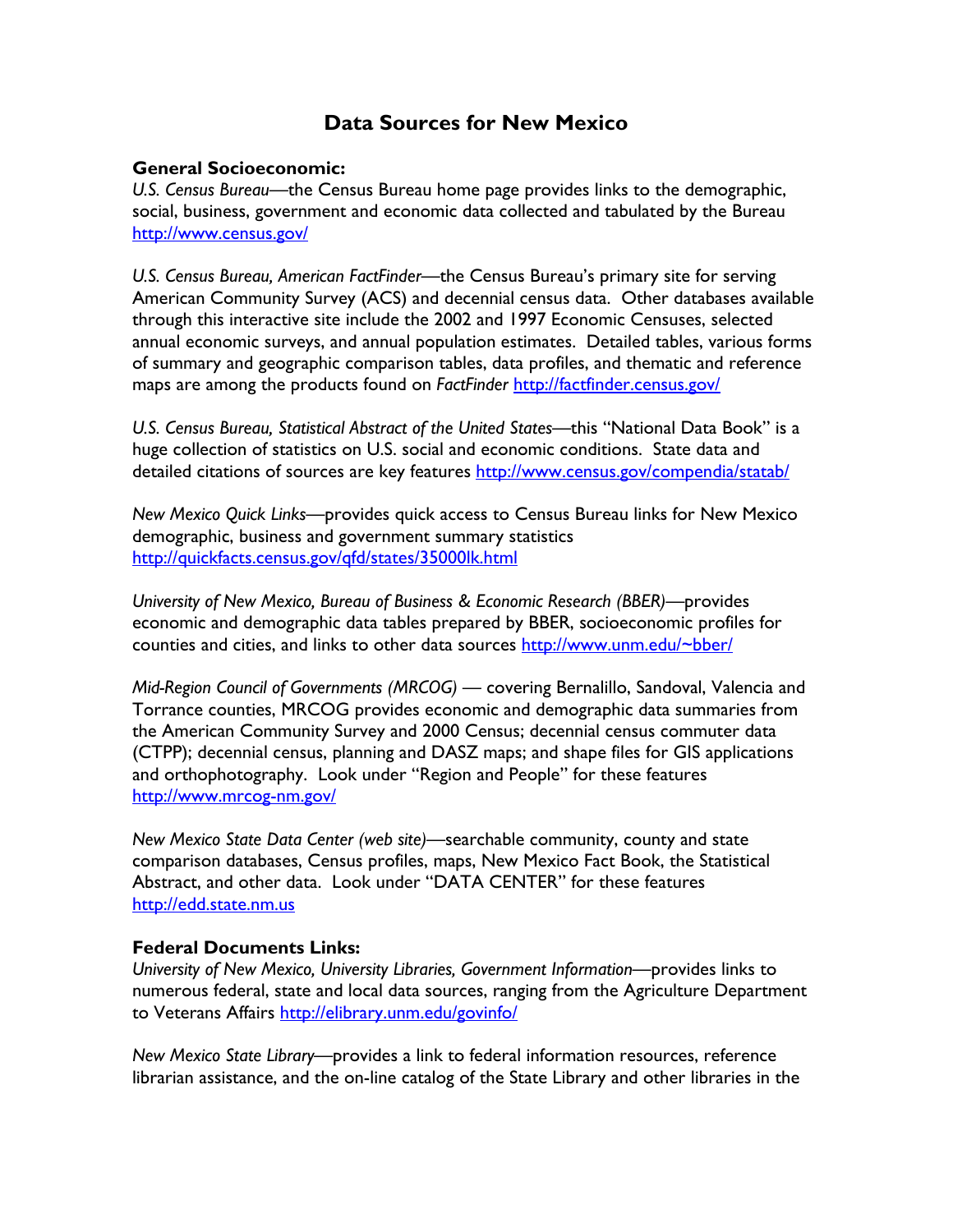state. The site also offers the award-winning "New Mexico News Plus", a free web-site research tool that connects headlines from many of New Mexico's newspapers to online resources. It expands what you read in the papers to the publications and documents that give more depth<http://www.stlib.state.nm.us/>

## **Geographic:**

*U.S. Census Bureau, Geography*—the Geography Division's home page provides links to information about 2010 Census geographic programs, current and past editions of TIGER/Line files, maps and mapping resources, glossaries for geographic terms and concepts, census tract resources, Census 2000 geographic products and information, and more <http://www.census.gov/geo/www/index.html>

*The New Mexico Resource Geographic Information System (RGIS) Program—*provides online access to a wide variety of geospatial datasets for New Mexico that can be downloaded for use with GIS technology<http://rgis.unm.edu/>

*University of New Mexico, Division of Government Research—*provides links to economic, demographic and health care data, with some online mapping capabilities. Traffic crash stats are a featured database [http://www.unm.edu/~dgrint/](http://www.unm.edu/%7Edgrint/)

## **Climate:**

*U.S. Department of Commerce, National Oceanic and Atmospheric Administration*—The NOAA home page at <http://www.noaa.gov/> provides access to a wide variety of climate research and data for the U.S., including current forecasts by city under the "Today's Weather" section. "U.S. Climate at a Glance" provides historical climate data for states and selected cities at <http://lwf.ncdc.noaa.gov/oa/climate/research/cag3/cag3.html>

*New Mexico Climate Center at New Mexico State University*—contains various climate data for New Mexico, including daily readings for individual weather stations across the state <http://weather.nmsu.edu/>

# **General Business Statistics:**

*U.S. Census Bureau, Business and Industry (Economic Programs)*—this handy page provides links to the Census Bureau's numerous economic programs. Included are links to the economic programs detailed below, along with building permit data, foreign trade statistics, monthly national survey programs, government finance data, and more. Depending on the program, data can be found for cities, counties, states or the nation. Special topics include links to NAICS code information and E-Stats, the Census Bureau's internet site devoted to measuring the electronic economy <http://www.census.gov/econ/www/index.html>

*U.S. Census Bureau, Economic Census home page—*provides access to sales or receipts, employment, payroll and establishment counts by sector from the 2002 Economic Census through viewable data tables and pdf reports. Various other data items are presented through subject reports. Tabulations from the Survey of Business Owners (SBO) provide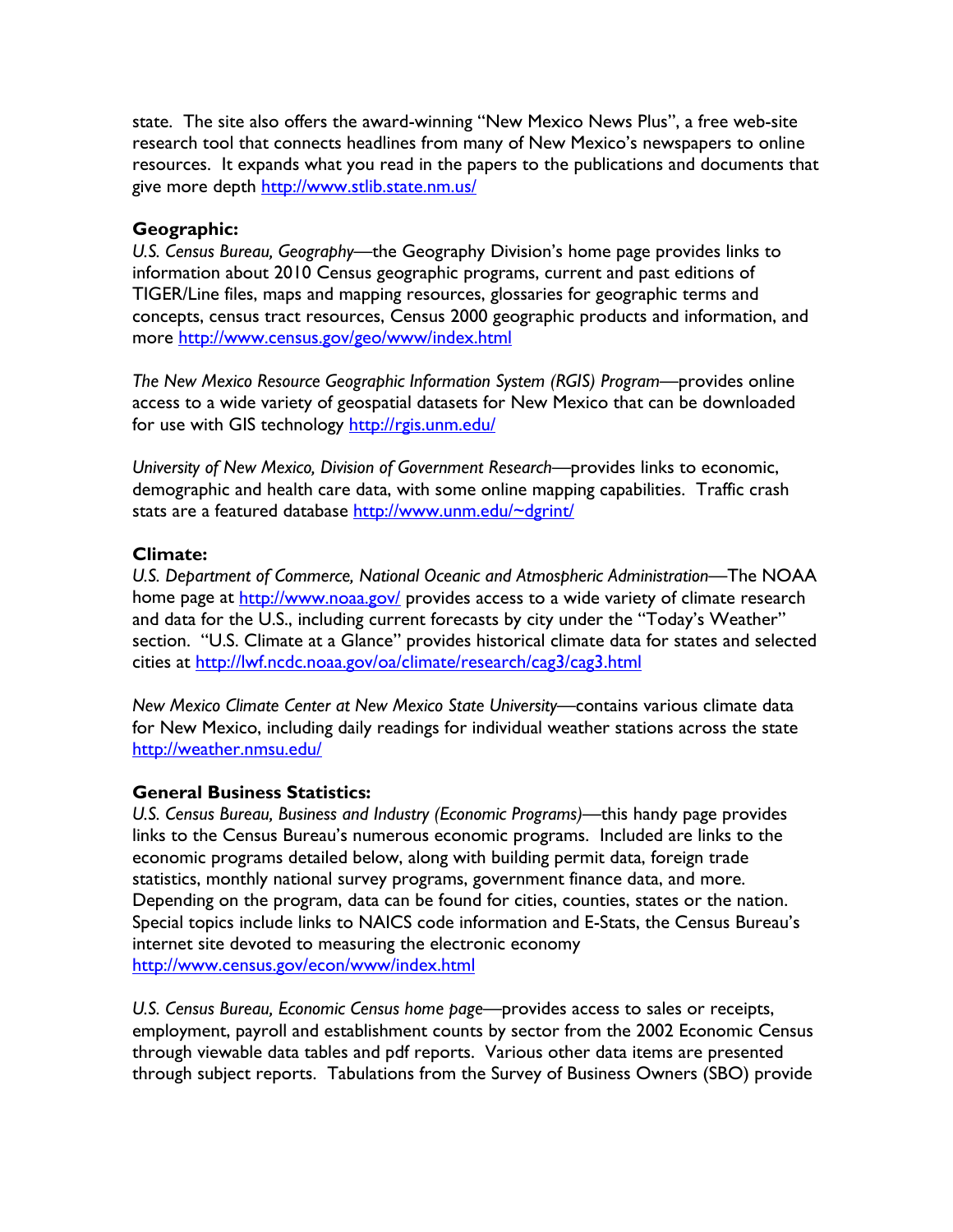data for minority- and women-owned businesses. There are also links to the 1997 Economic Census <http://www.census.gov/econ/census02/>

*U.S. Census Bureau, Nonemployer Statistics—*an annual time series of viewable tables and pdf reports, showing receipts and numbers of establishments by sector for the smallest businesses—those without employees. These data, combined with County Business Patterns data for employers (below), help complete the picture <http://www.census.gov/epcd/nonemployer/index.html>

*U.S. Census Bureau, County Business Patterns—*an annual time series of viewable tables, downloadable data sets and pdf reports, showing numbers of establishments by employment size class, employment and payroll by sector for businesses with paid workers. There are also data for metro areas and ZIP Codes <http://www.census.gov/epcd/cbp/view/cbpview.html>

*U.S. Census Bureau, Statistics of U.S. Businesses—*an annual time series of Excel spreadsheets, showing static and dynamic business data for the U.S., states and metro areas. Key economic data items by sector include numbers of companies and establishments, employment, and annual payroll, along with receipts data for 1997 and 2002. Dynamic data provide business births, deaths, expansions and contractions. Data items are distributed by employment-size class of enterprise and sector <http://www.census.gov/csd/susb/susb.htm>

*U.S. Small Business Administration, Office of Advocacy, Research and Statistics*—links to research reports that cover various topics related to U.S. small businesses. Also provides links to summary reports on the economic condition of small business in the U.S., state profiles, and data on small businesses (generally databases from the Census Bureau) <http://www.sba.gov/advo/research/>

# **Workforce and Employment:**

*New Mexico Dept. of Workforce Solutions, Labor Market Information*—provides access to wage and occupation data; labor force and employment statistics; the *Labor Market Review*, a monthly publication that contains current employment indicators and news about economic developments around the state; other regular and special Dept. of Workforce Solutions publications; and links to other sources of economic information about New Mexico. Depending on the report and database, information is available for the state, metro areas and counties<http://www.dws.state.nm.us/dws-lmi.html>

*New Mexico Dept. of Workforce Solutions, Labor Analysis Statistics and Economic Research (LASER)*—This site is a powerful online job seeker/workforce services system. It was specifically designed for job seekers, students, case managers, employers, training providers, workforce professionals, and others seeking benefits and services. The system provides fast access to a complete set of employment tools in one web site. Analysts and researchers can also access interactive databases covering information on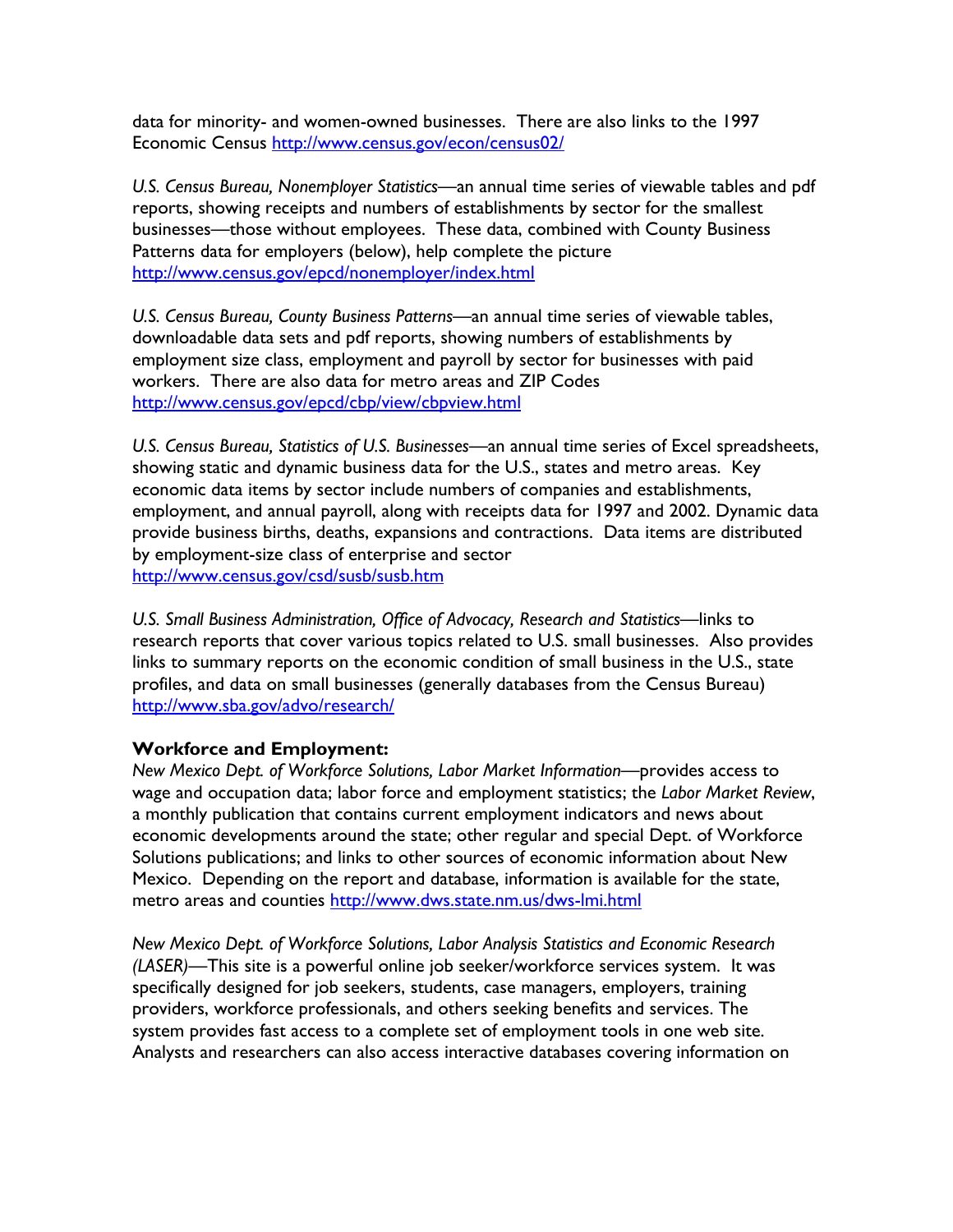industries, income and wages, occupations, area profiles, and other data <http://laser.state.nm.us/>

*U.S. Dept. of Labor, Bureau of Labor Statistics*—provides access to interactive pages that contain various employment and wage data by sector for states and metro areas. Portions of the site contain data for counties (see next site listed below). Price indexes and consumer expenditure data at the national and regional levels are also available on the site <http://www.bls.gov/>

*U.S. Dept. of Labor, Bureau of Labor Statistics, Quarterly Census of Employment and Wages* database of state and county employment and wages by industrial sector. The user can create customized tables or go to the FTP download site to capture large databases <http://www.bls.gov/cew/home.htm>

*U.S. Census Bureau, Longitudinal Employer-Household Dynamics*—provides an array of information about the dynamics of the state's labor market <http://lehd.did.census.gov/led/index.html>. The site includes quarterly workforce indicators (QWI Online), produced in partnership with the New Mexico Department of Workforce Solutions, which provide information about labor markets in individual counties and include variables such as net job flows and turnover. Information about workforce demographics, worker earnings, and total employment are also included <http://lehd.did.census.gov/led/datatools/qwiapp.html>. New Mexico was recently added to the site's "On The Map" (OTM) feature. OTM provides detailed maps showing where people work and workers live with companion reports on worker ages, earnings, industry distribution, and local workforce indicators <http://lehdmap3.did.census.gov/themap3/>

*U.S. Dept. of Labor, Bureau of Labor Statistics, Occupational Employment Statistics—*provides state and metro area employment and wage estimates for hundreds of occupations. National occupational estimates for specific industries are also available <http://www.bls.gov/oes/home.htm>

*New Mexico Dept. of Workforce Solutions, Economic Research and Analysis Bureau, Occupational Employment and Wage Estimates—*provides New Mexico-specific employment and wage estimates for hundreds of occupations. Information may be more current here than on the U.S. Dept. of Labor site and is available for Workforce Investment Areas (WIAs), the state and metro areas <http://www.dws.state.nm.us/eds/index.html>

*U.S. Dept. of Commerce, Bureau of Economic Analysis, Regional Economic Accounts* —provides employment data for states, metropolitan and micropolitan areas, BEA economic areas, and counties through a series of interactive tables. A somewhat unique feature is the distribution of total employment (wage workers plus proprietors) by sector (tables SA25 and CA25), along with line items for farm and military employment. Wage and income data are also provided for these geographies, and data showing gross product by state are available <http://www.bea.gov/regional/index.htm#state>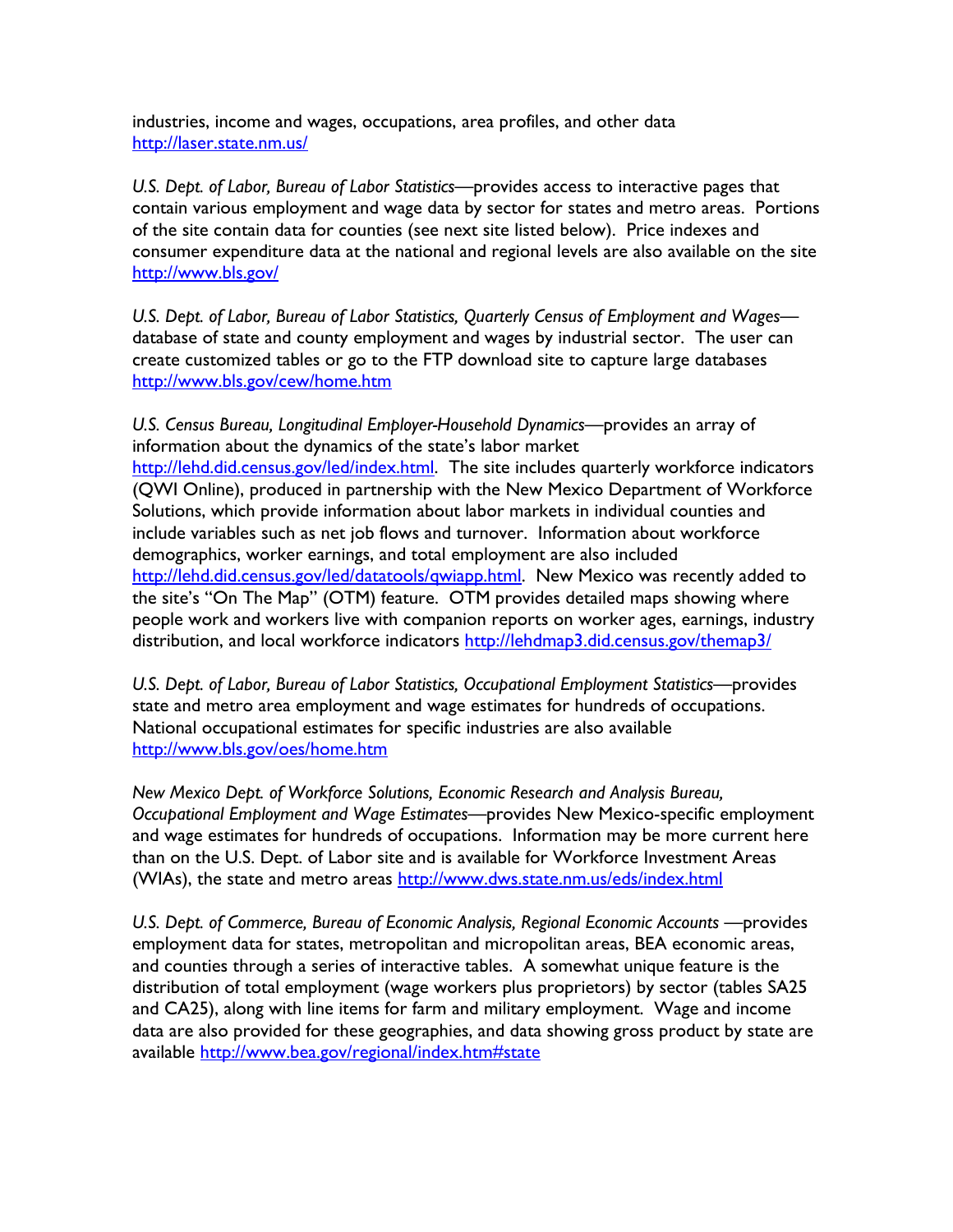### **Income:**

*U. S. Dept. of Commerce, Bureau of Economic Analysis, Regional Economic Accounts*—provides personal income and wage data for states, metropolitan and micropolitan areas, BEA economic areas, and counties through a series of interactive tables. Employment data are also provided for these geographies, and data showing gross product by state are available <http://www.bea.gov/regional/index.htm#state>

*New Mexico Dept. of Workforce Solutions, Labor Market Information*—provides wage data from administrative records and surveys. Also provides labor force and unemployment data, employment by industry, and trend data for other economic indicators <http://www.dws.state.nm.us/dws-lmi.html>

*U.S. Census Bureau, Income—*provides links to historical and current income data for the nation and states compiled by the Census Bureau <http://www.census.gov/hhes/www/income.html>. Small Area Income and Poverty Estimates (SAIPE) are also available for counties and school districts <http://www.census.gov/hhes/www/saipe/>

# **Poverty:**

*U.S. Census Bureau, Poverty—*provides links to historical and current poverty data for the nation and states compiled by the Census Bureau <http://www.census.gov/hhes/www/poverty/poverty.html>

*U.S. Census Bureau, Small Area Income and Poverty Estimates (SAIPE)—*a special resource within the Census Bureau's poverty database that provides estimates of median household income and poverty rates by selected age groups for states, counties, and school districts <http://www.census.gov/hhes/www/saipe/>

# **Government Finance:**

*U.S. Census Bureau, Federal, State and Local Governments*—provides annual revenue and expenditure data for state governments and local governments aggregated at the state level. Data for individual New Mexico county governments and large municipal governments and school districts are published in pdf reports produced through the census of governments—taken every five years, for years ending in 2 and 7. Detailed microdata files for individual governments from the census of governments are available through the site. The site also contains government employment stats. In addition, there are links to viewable tables that present federal expenditures by state and county <http://www.census.gov/govs/www/index.html>

*New Mexico Dept. of Finance and Administration*—various government finance data are provided by the different divisions in DFA. Local Government Division provides receipts and disbursements by county and municipality, along with data on the distribution of various taxes. The Budget Division section of the site contains annual executive state budget recommendations. The Financial Control Division provides comprehensive annual financial reports on state government funds. The Board of Finance provides data on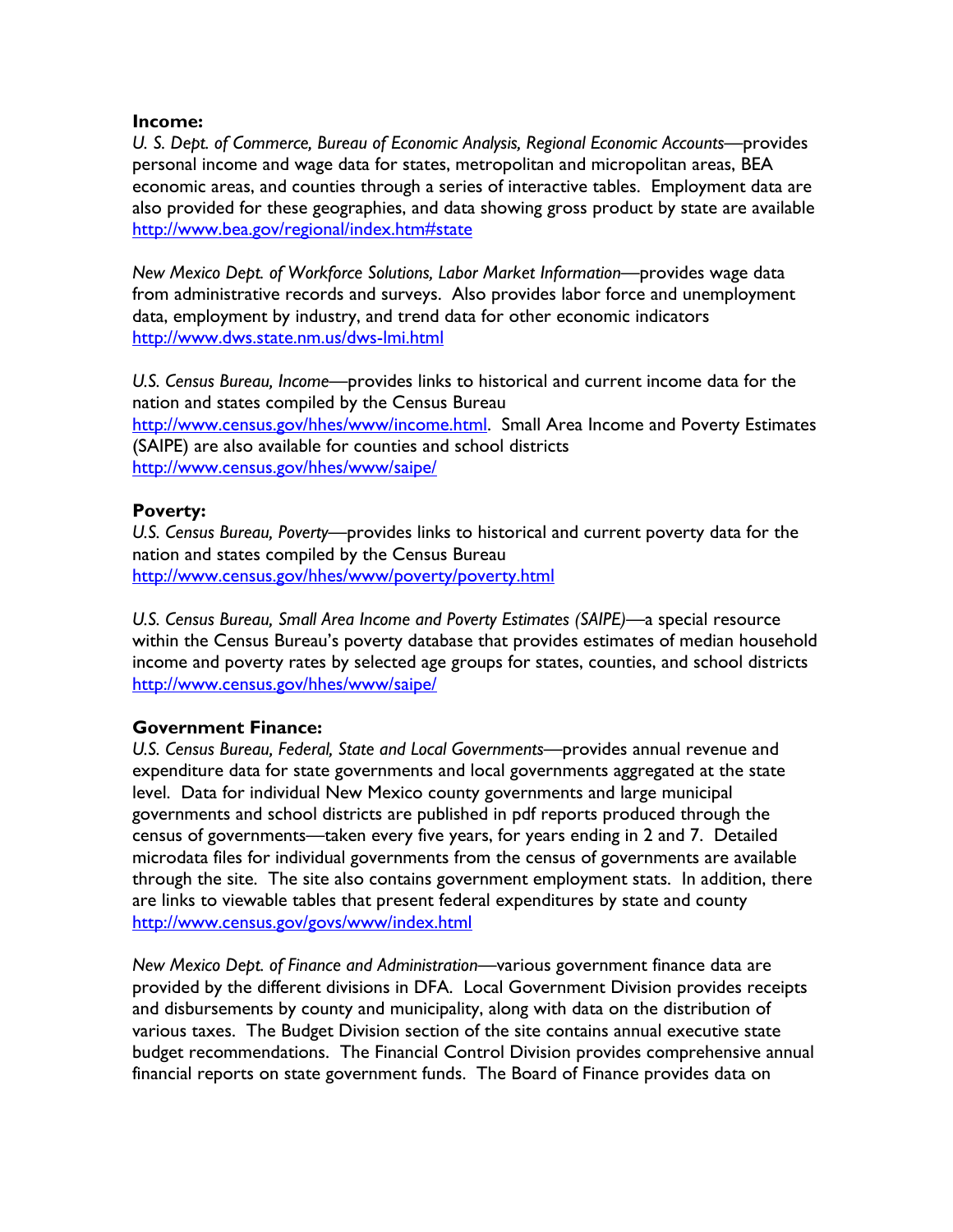general fund receipts. The DFA home page, with links to individual divisions is <http://nmdfa.state.nm.us/>

*New Mexico Legislative Finance Committee*—provides various publications, including annual LFC state budget recommendations, post session fiscal reviews, and quarterly investment reports <http://legis.state.nm.us/lcs/lfc/lfcpublications.asp>

*New Mexico Taxation and Revenue Dept., Tax Research and Statistics—*provides data on collections for various taxes, current gross receipts tax reports and rates by community, and other rate data. There are descriptions of various taxes here and elsewhere on the Taxation and Revenue Dept. site <http://www.state.nm.us/tax/pubs/taxresstat.htm>

*U.S. Internal Revenue Service, Tax Stats—*provides a gateway to various tax-based data. Some data are available by state and there are samples of county data that can be purchased from the IRS. Data that can be purchased from the IRS include county-tocounty migration flows—a database that tracks population migration across county and state lines. The topic "Individual Tax Statistics" provides links to state-level Excel spreadsheets, showing distributions of personal income tax returns by adjusted gross income intervals <http://www.irs.gov/taxstats>

## **Agriculture and Natural Resources:**

*National Agricultural Statistics Service, New Mexico Statistics—*provides access to cash receipts, production and value of production data by type of crop and livestock <http://www.nass.usda.gov/nm/>

*U.S. Dept. of Agriculture, Census of Agriculture*—the 2002 Census of Agriculture is currently available, with data for states, counties, and selected items for ZIP Codes [http://www.nass.usda.gov/Census\\_of\\_Agriculture/index.asp](http://www.nass.usda.gov/Census_of_Agriculture/index.asp)

*NMSU Dairy Extension*—facts and stats on New Mexico's dairy industry, research publications, press releases and links<http://cahe.nmsu.edu/ces/dairy/index.html>

*New Mexico Energy, Minerals & Natural Resources Dept., Mining and Minerals Division* provides links to publications, and current and historical mineral production data. Publications with statistics by type of mineral include the annual "Natural Resources Report" and "New Mexico's Mineral Industry" articles/figures and tables <http://www.emnrd.state.nm.us/MMD/index.htm>

*U.S. Dept. of Energy, Energy Information Administration*—data (e.g., prices, production, consumption, etc.) for all states by energy source and by end-use sector (e.g., commercial vs. residential)<http://tonto.eia.doe.gov/state/>

*USGS, Science in Your Backyard: New Mexico*—provides links to data on water resources and non-fuel minerals (the annual "Minerals Yearbook"), along with information about recreation areas managed by the federal government<http://www.usgs.gov/state/state.asp>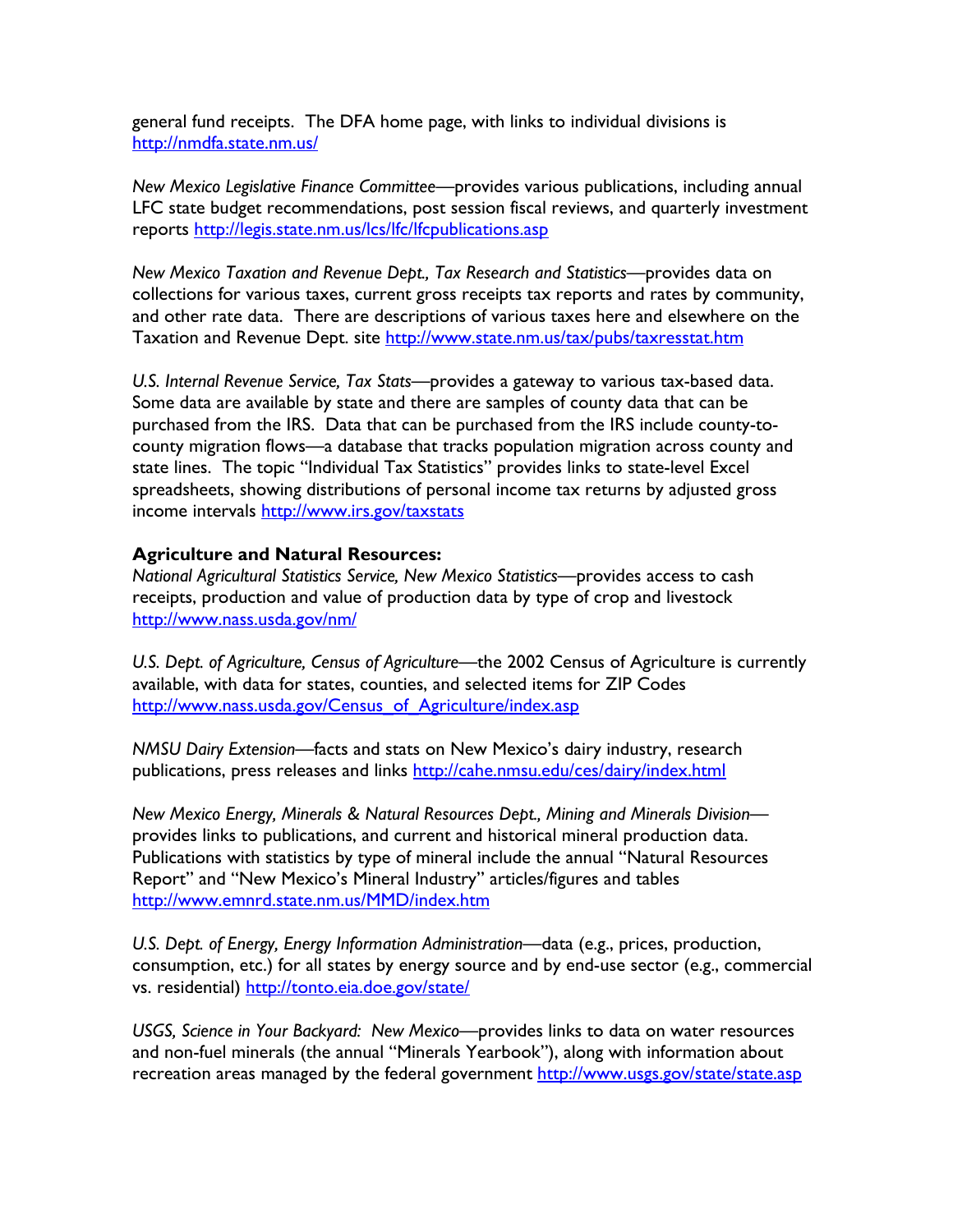*New Mexico Water Resources Research Institute*—The NMWRRI maintains an active water data and information library as well as GIS information. This on-line access allows browse, search, and retrieval of water resource publication holdings <http://wrri.nmsu.edu/wrdis/wrdis.html>

#### **International Trade:**

*U.S. Dept. of Commerce, International Trade Administration—*provides annual state export data by country of destination and industry <http://tse.export.gov/>

*WISERTrade* – The World Institute for Strategic Economic Research offers a fee-based service that provides quarterly state export data by country of destination, industry and commodity. Free sample reports are available on their web site <http://www.wisertrade.org/home/index.jsp>

## **Tourism and Travel:**

*New Mexico Tourism Department—*provides tourism and visitor data in the "Travel Research" section of their web site <http://www.newmexico.org/department/research/index.php>

## **Transportation:**

*U.S. Bureau of Transportation Statistics, TransStats—*provides one-stop shopping for transportation data compiled by federal agencies, covering over 100 databases across every mode of transportation <http://www.transtats.bts.gov/>

#### **Health and Vital Statistics:**

*New Mexico Dept. of Health—*a content-rich public health and vital stats resource with data pages, reports and interactive sites, covering the state, counties and more <http://www.health.state.nm.us/>

*New Mexico Health Policy Commission (HPC)—*provides access to HPC reports and publications, covering topics such as county financing of health care and profiles of the state's health care workforce. The HPC online Quick Facts provides a wide range of health care data items<http://hpc.state.nm.us/>

*The Henry J. Kaiser Family Foundation State Health Facts Online—*provides comparisons among states and with the U.S. for health-related variables, covering topics such as health status, health coverage/uninsured, Medicare, Medicaid, and health costs <http://statehealthfacts.kff.org/>

*U.S. Census Bureau, Health Insurance Data—*provides historical and current data related to health insurance coverage in the U.S. <http://www.census.gov/hhes/www/hlthins/hlthins.html>